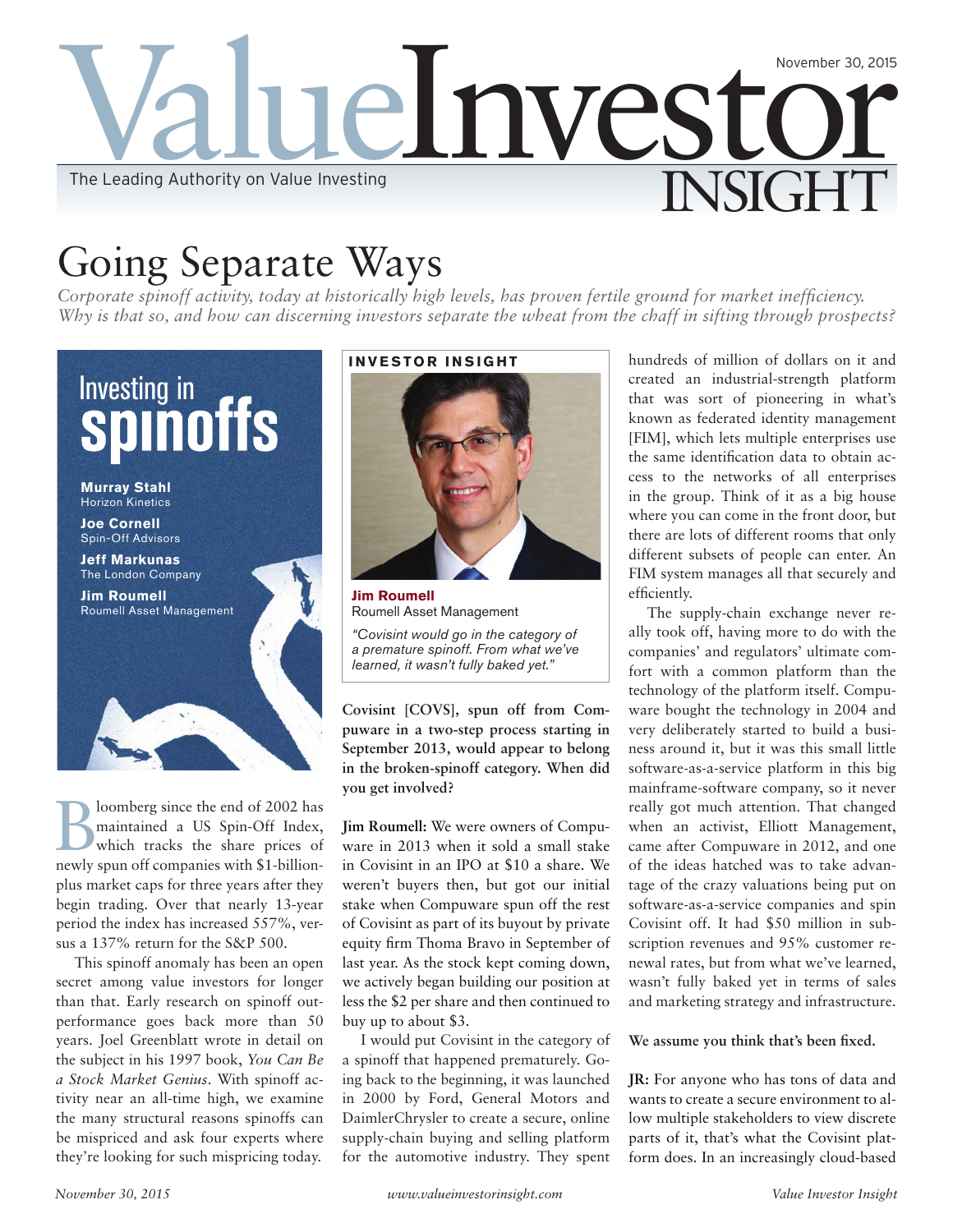### **INVESTMENT SNAPSHOT**

### **Covisint**

(Nasdaq: COVS)

**Business**: Provider of platform software services enabling organizations to securely connect with distributed communities of customers, suppliers and business partners.

### **Share Information**

| $(Q11/27/15)$ :                                                      |                                                      | $(QQ/30/15)$ :                                                                                   |
|----------------------------------------------------------------------|------------------------------------------------------|--------------------------------------------------------------------------------------------------|
| <b>Price</b><br>52-Week Range<br><b>Dividend Yield</b><br>Market Cap | 2.56<br>$1.79 - 3.33$<br>$0.0\%$<br>\$101.49 million | <b>Company</b><br><b>Fidelity Mgmt &amp; Research</b><br>Neuberger Berman<br><b>Elliott Mamt</b> |
| <b>Financials</b> (TTM):                                             |                                                      | <b>Portolan Capital</b><br>J. Goldman & Co                                                       |
| Revenue                                                              | \$82,09 million                                      |                                                                                                  |
| <b>Operating Profit Margin</b>                                       | $(-25.5%)$                                           | <b>Short Interest (as of 1</b>                                                                   |
| <b>Net Profit Margin</b>                                             | $(-36.4%)$                                           | <b>Shares Short/Float</b>                                                                        |
|                                                                      |                                                      |                                                                                                  |

### **COVS PRICE HISTORY**

### **Valuation Metrics**

| COVS | <b>Russell 2000</b> |
|------|---------------------|
| n/a  | 146.0               |
| n/a  | 18.5                |
|      |                     |

### **Largest Institutional Owners** (@9/30/15):

| 2.56<br>$1.79 - 3.33$<br>$0.0\%$<br>\$101.49 million |                          | <b>Company</b><br><b>Fidelity Mgmt &amp; Research</b><br>Neuberger Berman<br><b>Elliott Mgmt</b><br><b>Portolan Capital</b> | $%$ Owned<br>12.9%<br>$8.0\%$<br>7.5%<br>7.5% |
|------------------------------------------------------|--------------------------|-----------------------------------------------------------------------------------------------------------------------------|-----------------------------------------------|
|                                                      | \$82.09 million          | J. Goldman & Co                                                                                                             | 6.5%                                          |
| in                                                   | $(-25.5%)$<br>$(-36.4%)$ | <b>Short Interest</b> (as of 11/13/15):<br><b>Shares Short/Float</b>                                                        | 1.1%                                          |



### **THE BOTTOM LINE**

Jim Roumell believes the company has righted itself strategically after a premature spinoff, focusing on "big fish" potential customers that he expects it will soon to start to reel in. If the company grows as he thinks it can, he believes based on peer valuations that it could be worth 2.5x 2016 revenues, which would translate into a \$5.50 share price.

Sources: Company reports, other publicly available information

world, there are countless applications for such technology, and the company already has blue-chip customers, including GM, Ford, Hyundai, Roche and Shell. For GM, for example, Covisint's platform powers its OnStar system, which provides emergency, diagnostic and communications services to GM car owners. Going back to the company's early days, suppliers wanting to sell to GM do so through Covisint technology as well. Automotive customers account for about 50% of current overall subscription revenues, with GM making up about half of that. With the increasing emphasis on "connected" cars, we think

that's a strength going forward.

On the sales and marketing front, management has decided it wants to go after big fish. Key to that has been the signing of strategic selling partnerships with both Cisco and Tech Mahindra, a large Indian IT-services group. Cisco's deal is a threeyear licensing agreement, at \$6 million per year, to use Covisint's technology in the cloud-platform services it's selling. The \$6 million per year covers a certain amount of sales and after that there's a revenue share. Tech Mahindra is using Covisint's technology in a key initiative it's rolling out to sell a comprehensive suite of "Internet of Things" technology and services.

To be clear, there's a great deal of skepticism about Covisint's growth prospects. Given its history, that's understandable. Our variant view is that the company has the right technology, is targeting the right customers and is enlisting the right partners. They're certainly acting confident, having hired 20 new account executives and systems engineers so far this year and establishing a new office in San Francisco. We believe they have a lot of big fish close to the boat, but they obviously have to start reeling a few in soon.

### **With the shares at around \$2.60, how are you looking at valuation?**

**JR:** The company is tiny, with just over \$100 million in market cap. Subtract \$40 million in net cash, and the enterprise value is only around \$60 million. Against that is a run rate of \$67 million in subscription revenue – ignoring \$20 million in to-be-deemphasized professional-services revenues – which we believe can increase 10% over the next 12 months. So the current enterprise value is only 80-85% of our estimated 2016 revenues.

Software-as-service providers with sticky revenue tend to trade for 2x to 5x total sales. If we're right on sales growth, at what we'd consider a reasonable 2.5x revenues that would translate into an equity value of \$185 million. Add in the cash and the total market value would be \$225 million, or more than \$5.50 per share.

**Isn't profitability, or specifically the lack thereof, a concern here?**

**JR:** When you have subscription revenue that is so sticky, you want to spend on product and sales development to create growth, which is what they're doing. If the growth isn't there, they could cut back on sales and marketing and be nicely profitable right away.

If the company can't grow to a sufficient scale, we think it's highly likely that it's bought out by somebody who can basically fold the operation in and eliminate SG&A. Cisco, for example, is paying \$18